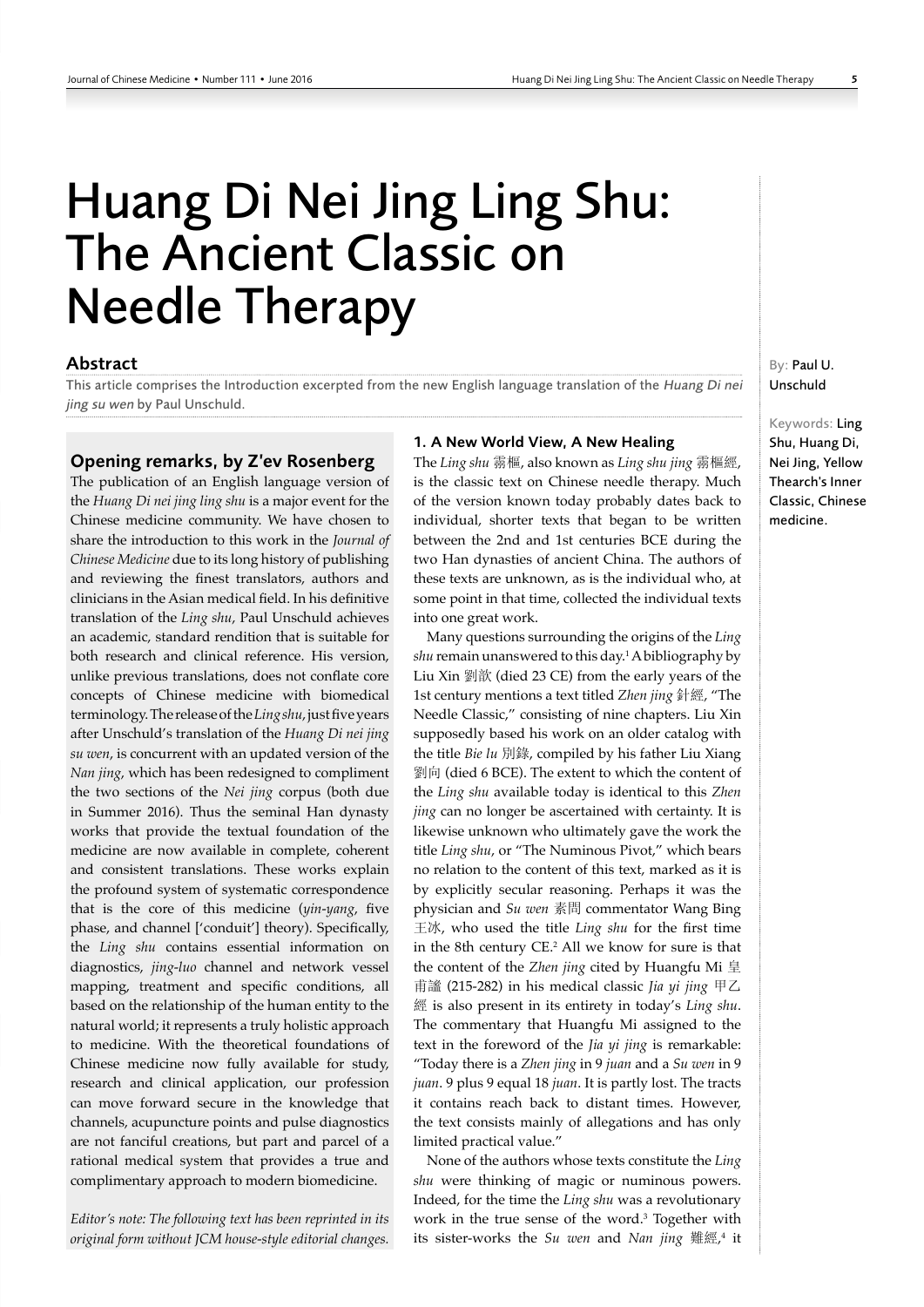represents an explicit counter-model to the prevailing image of the world at the time, which regarded human life as subject to extreme degrees of existential alien influence. Deities, demon-spirits and ancestors – in addition to "the heavens" as a numinous power – held sway over the ups and downs of each individual.<sup>5</sup> In general, people believed that the duration and quality of life on earth were not under their own control. The authors whose thinking has found expression in the texts handed down to the present day in the *Su wen*, *Nan jing* and *Ling shu* were a group of intellectuals whose names and number would very quickly be forced into the darkness of collective forgetting – and with good reason. They questioned what had for many centuries remained self-evident for all segments of society. They confronted their contemporaries with the idea of natural laws that were valid regardless of deities, spirits, demons and ancestors, not to mention of time and space. These intellectuals constituted the kernel of an enlightened, secular perspective on the world, the consequences of which would open up a view of nature and the embedding of humanity in the laws of nature as a foundation for understanding the origins, essence and transience of life.

By this time China was already a highly advanced civilization. A complex state administration with a bureaucracy that ensured continuity as well as social and economic standards was accompanied by a culture of writing that addressed the numerous themes of daily importance in this state construct. Libraries and catalogs took note of works composed either as chronicles or philosophical texts, as dictionaries or military guides. Many of these authors are still known by their names. It might therefore seem puzzling why the authors of exceedingly large books that founded a new form of healing, a "medicine" in the modern sense, should not belong to this group. It might seem puzzling why their texts survived the centuries only as extremely fragile copies, or even – like the *Ling shu* and the *Tai su* 太素 – were mostly or completely lost, even in China. One might explain these losses through the many wars that also caused the destruction of countless other manuscript texts, but this argument is not persuasive. Had the *Su wen*, the *Ling shu* and the *Tai su* been esteemed by larger numbers of the educated elite, they would have been copied in sufficient quantities to become the foundation for responses to illness in these strata of the population. Yet, as all the evidence suggests, this was not the case.

Thanks solely to the fact that copies of the *Tai su* were brought to Japan and survived for centuries there as fragments do we have the possibility today of laying our eyes on this oldest testament to all those ancient texts, one created from an annotated compilation of the content of the *Su wen* and *Ling shu.* The author of the *Tai su* is Yang Shangshan 楊上善. His name is the sole one of the writers of the works that together and in hindsight are identified

as constituting the *Huang Di nei jing* 黃帝内經, "The Inner Classic of Huang Di" text corpus. However, Yang Shanshan lived later, during the Tang dynasty in the 7th century.<sup>6</sup> That time witnessed a completely different atmosphere of never-before-seen diversity in world views. Yet even then, the *Tai su* was apparently regarded as insufficiently important. The number of copies produced in China was too low to prevent the work from being lost in China itself.

In the centuries following the Han period, few authors took up the ideas of the revolutionaries. Best known is the aforementioned Huangfu Mi 皇甫謐, writer of the *Jia yi jing* 甲乙經 in the third century. The extent to which the *Jia yi jing* and other texts continually handed down in China reproduced the content of the *Su wen* and *Ling shu* in a manner that obscured the "objectionable" character of the source texts is a matter for future research. Only in the 12th and 13th centuries, in the context of a fundamentally transformed view of the world, did the thousand-year shadow existence of the source texts come to an end. On the emperor's orders, the most important surviving manuscripts were edited and made available to the wider public. Lin Yi 林億, a collaborator in this editing project and publisher of a *Su wen* edition from the year 1067, cited from a lost *Ling shu* text and remarked in his foreword: "Today the *Ling shu* is no longer available in its entirety."7 Moreover, the passages cited by Lin Yi do not match any surviving *Ling shu* texts. In 1092 a version of the *Ling shu* titled *Huang Di zhen jing* 黄帝針經, "The Needle Classic of Huang Di," was brought to China from Korea.<sup>8</sup> Finally, a Song-era doctor named Shi Song 史崧, whose exact lifetime is no longer known, became the first to study the *Ling shu* in depth and, in 1135, publish an annotated manuscript from his personal family holdings. This edition has ever since been considered the *Ling shu* that extends back to the Han era. From then on, historians began devoting themselves to questions surrounding the authorship and temporal origins of the *Huang Di nei jing* texts; new, annotated editions were produced to lend meaning to the texts, which in many parts had since become difficult to comprehend.

#### 2. Huang Di – The Yellow Thearch

The question of Huang Di's significance in the compilation of the *Su wen* and *Ling shu* was discussed early on. Huang Di 黃帝 does not mean "Yellow Emperor," as one often reads today in popular literature. *Di* 帝 is a monarch among gods, a deified ancestor, the Thearch, and *huang* 黃 means "yellow" and stands for China. The Yellow Thearch, as per the now-standard international translation, was the highest cultural and spiritual authority of ancient China, and there were countless texts in which a supposed dialog between Huang Di and one of his ministers or advisers placed the most valuable contributions to ancient Chinese culture as coming from the lips of this very same Yellow Thearch. This is also how the authors of the *Su wen* and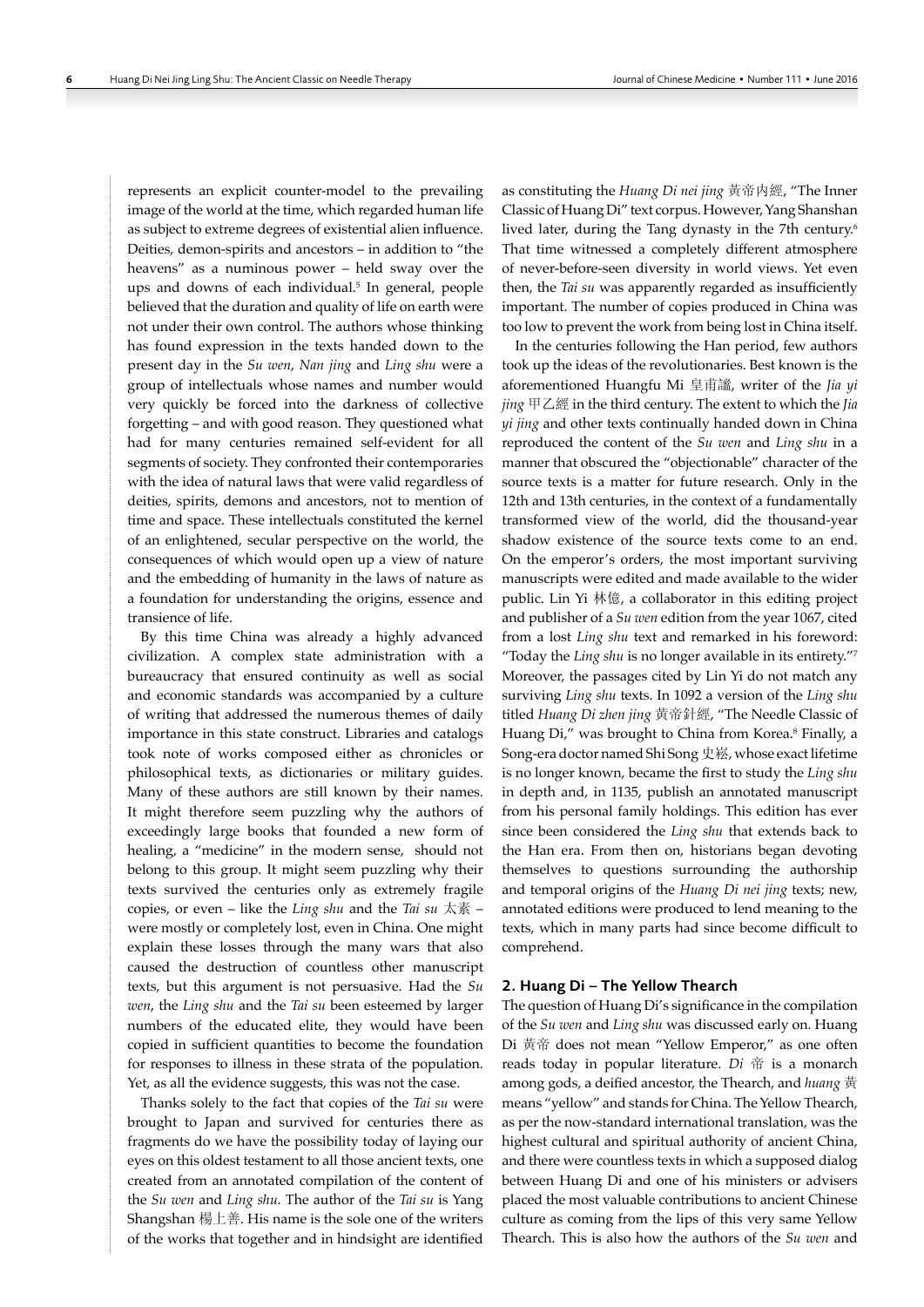*Ling shu* seem to have proceeded. Yet the appearance is deceiving. Huang Di is – with one exception, when confronted by Lei Gong, the Duke of Thunder – not a sage but an ignoramus in the field of medicine who wishes to be instructed. This instruction is marked repeatedly by the respect expressed by the dialog partners of Huang Di. They sometimes describe themselves as 細子 *xi zi*, or "mite," or  $\triangle \neq$  *xiao zi*, "little boy," and in one instance, in chapter 73, Qi Bo refers to Huang Di as 聖王 *sheng wang*, "wise king." In sharp contrast, one also finds various reprimands, inquiries and refusals by the knowledgeable ones that put this Huang Di into a light far removed from that of an awesome thearch.

A vivid example can be found in chapter 80 of the *Ling shu*. Here, Huang Di describes how he becomes dizzy every time he climbs a tall building. He is so dizzy that he can move forward only when on all fours. How to imagine a thearch who needs to crawl on all fours to cope with his dizziness? How to imagine a thearch asking a question of a teacher, who then answers by saying there really are things that shouldn't be told to everyone? Only once, when the thearch appeals to his interlocutor's conscience, does the latter acquiesce to answering the question (see chapter 64). In chapter 47, Huang Di asks a question to which Qi Bo, the knowledgeable one, responds with a long, meandering discourse until Huang Di loses patience and tells Qi Bo that was not what he asked. The knowledgeable Shao Shi responds to an especially naïve question with surprise and reproach in chapter 79: "What? You, a thearch, do not know the answer?" To be sure, Huang Di does not shy away from frank remarks either, as when a reaction to a statement by Qi Bo is placed on his lips: "All sick people already know what you are saying."<sup>9</sup>

Perhaps these oddities alone sufficiently demonstrate the authors' attitude of questioning authority. The *Ling shu*, like the *Su wen*, is devoted not only to the supremacy of natural laws, but the rule of law as such. It is a bid at liberation from arbitrariness – not only that of the deities, demons and ancestors, whose motivations must ultimately remain beyond the grasp of mortals, but all arbitrariness, meaning that of earthly rulers as well. Laws – *fa* – and nothing but, are the standards humans must conform to.

# 3. The New Terminology

# **3.1 fa** 法

We know nothing about the authors of the texts that found their way into the *Su wen* and *Ling shu*. Our knowledge is similarly deficient regarding the authors of the texts collected during European antiquity into the *Corpus Hippocraticum*. We do not know what resistance the authors in China faced in trying to spread their ideas. The concept of natural phenomena obeying laws was new and certainly disturbing to the majority of people for whom the existence of deities, spirits, demons and ancestors seemed perfectly obvious.

A new ideology requires language and certain terms that express its new values. Toward this end, the founders of the secular world view in ancient China proceeded in the manner that was, and remains, the most effective. Instead of inventing new terms that were new and unfamiliar to the wider public, they turned to familiar terms and gave them new meaning. The word *fa* 法 is probably the best example. Originally it referred to the "example" and "model" of the sages of early history, whom all people were expected to emulate for their own benefit and that of society. During the Warring States period (5th-3rd century BCE), increasingly large states emerged that required bureaucracies to remain governable. That was when the term *fa* also took on the meaning of social and criminal law. The *fa* achieved the status of a legal power and therefore it was no longer a matter of individual discretion whether to follow them. It became a duty. Whoever defied them had to expect punishment. In the view of the Legalists, strict obedience of the *fa* was the only guarantee of good conduct among people. Appealing to the kindness of people, which the Confucians considered effective, seemed inadequate to the Legalists. But in the new, secular view of the world, the meaning of *fa* was extended yet again. Nature, too, has its laws, which people would be welladvised to follow. Doing so may not always be pleasant, but is always accompanied by the certainty that fidelity to the law will be rewarded with well-being. Belief in deities, spirits, demons and ancestors rests on an uncertainty that seems to be constantly confirmed by the arbitrariness of the numinous powers. At least victims would tend to see matters this way. But the new secular view of the world suggested that it was in people's own hands whether to give themselves a long and healthy life or illness and an early death.

The groundwork was thereby laid for a completely new form of healing arts. We call this new kind of healing "medicine."<sup>10</sup> Medicine is a healing art, but not every kind of healing art is medicine. The development of medicine in this stricter sense took place in ancient Greece and soon afterward in China, after intellectuals had removed health and sickness from the religious view of the world. They regarded the laws of nature as the sole standard that decided over the well- or ill-being of each individual.

The medicine in this sense that appears to us in China for the first time in the *Su wen* and *Ling shu* constituted this new art of healing. It rested on premises that, within a relatively brief time span, appeared plausible to some intellectuals in both ancient Greece and China: first, natural laws exist and have effects independently of time, space and individuals – be they numinous beings or humans. Second, these laws can be recognized and put into words. Third, knowledge of these laws suffices to interpret all material and non-material phenomena and processes, including health and illness.

No one should assume that this new medicine, as it was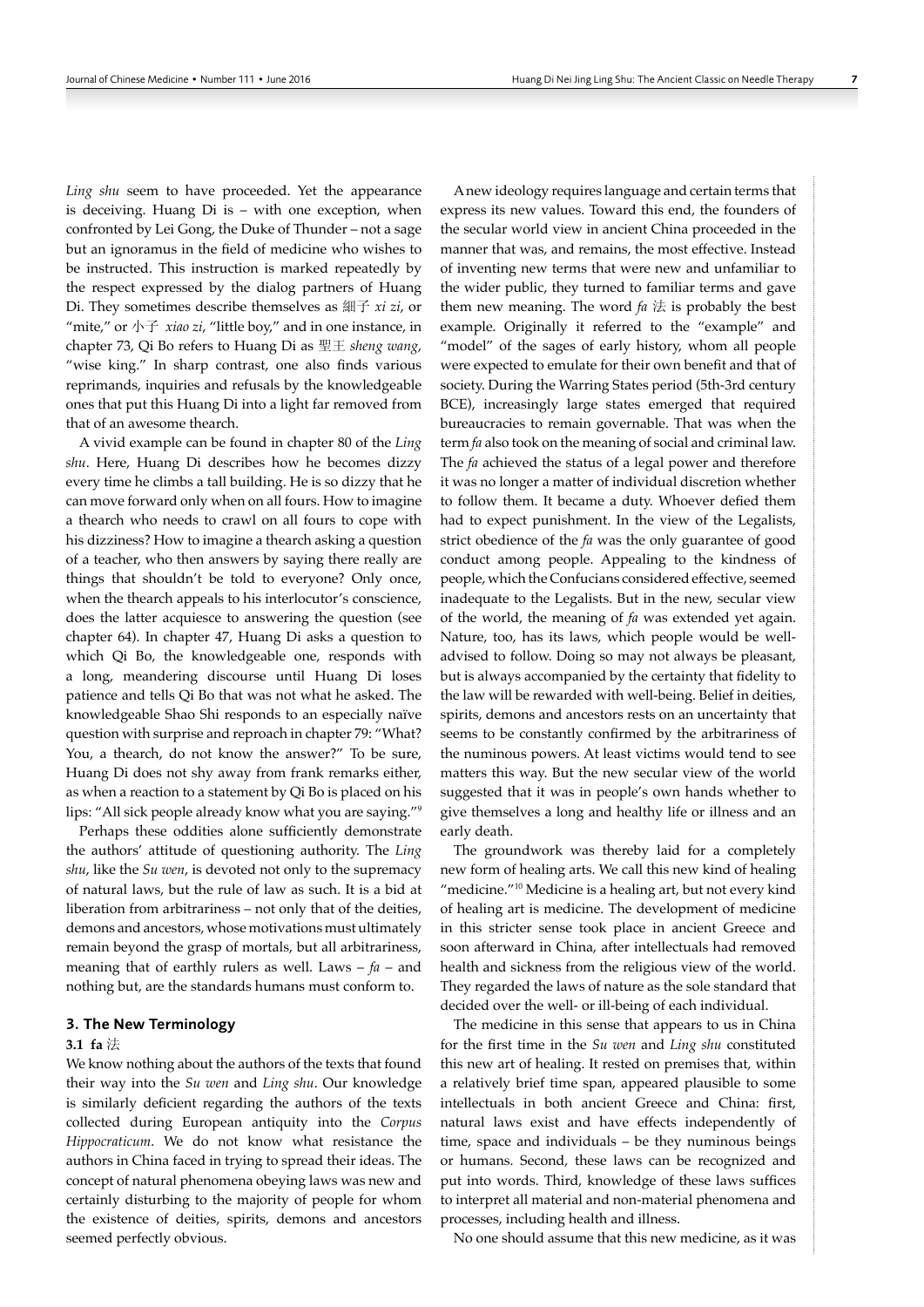conceived, proved to be conspicuously more effective than the conventional healing arts of the time were, whether they were based on empirics, magic or belief in demons. Still, the authors of the texts introducing the new approach did not shy away from immediately putting up the highest possible barriers between the old and new thinking. The explicit demarcation from demon belief is one sign that the protagonists had more in mind than just creating a new healing art. The new medicine, based exclusively on thinking aligned with natural law, drew its legitimacy from a completely new outlook on the world, one that also carried a political message. From a historiographical standpoint, the emergence of this medicine in China raises numerous questions. The texts in the *Su wen* and *Ling shu* convey the impression that Huang Di, who remains unknowledgeable except in one dialog with Lei Gong, is instructed by men unidentified in the more ancient sources available to us, yet who drew upon a tradition that had already existed long before. They refer to literature that Huang Di should have known, as a passage in the *Su wen* makes clear. They cite statistics that reflect a time span of experience with many patients. Also, as the *Ling shu* repeatedly documents, they identify the differences between "unrefined" (i.e. incompetent) practitioners on the one hand and capable users of medicine on the other. These are hardly the hallmarks of a completely novel approach.

Reading the dialogs, one realizes that this medicine had already been a long established method of healing – and that only the honorable Yellow Thearch had hardly heard a thing about it and was therefore quite clumsy in his attempts to apply this medicine. And that was although in later centuries (probably only by the early Tang period), this Huang Di found at the beginning of the *Su wen* was viewed as a man of extraordinary intelligence and broad learning. Resolving this contradiction is a matter that research has yet to undertake. In any case, we do not know of any Chinese sources that could legitimize the dialogs' claim that this medicine had long been in use. The individual who submits to the laws of nature can deduce how long and good his life will probably be. However, this conviction raised the question of whom humans should thank for giving them life. This issue is answered very clearly in chapter 56 of the *Su wen* and elsewhere:

#### 人以天地之氣生以四時之法成

#### *ren yi tian di zhi qi sheng, yi si shi zhi fa cheng*:

"Man receives his life from the *qi* of heaven and earth. He reaches maturity through the laws of the four seasons."

This leaves no space for metaphysical beings to whom humanity might owe its existence. The Chinese version of an Enlightenment that already became visible there in ancient times led to a completely secularized view of the world – and thereby a medicine as well – which, however, very few people accepted. The secularization of "heaven" is recapitulated almost in passing in chapter 5 of the *Ling shu*. Following a detailed exposition of how health and illness depend on the constitution of each individual and have nothing to do with the intervention of deities or spirits, there follows a brief summation:

#### 此天之生命

*ci tian zhi sheng ming*,

"This is the manner in which heaven grants existence."

Here, "heaven" is bared of any metaphysical identity; it is nature itself.

#### **3.2 ming** 命

Along with *fa*, a redefinition of the term *ming* 命 was also needed. *Ming* originally meant "assignment" and "mandate." Human life, according to the hitherto accepted idea, was a mandate of heaven. Heaven gave it and could revoke it at any moment, and humans had practically no influence in the matter. That would change under the new, secular world view. The *Su wen* and, less explicitly, the *Ling shu* state repeatedly that human beings are part of a system of natural laws through which things emerge, grow, and die within a more or less clearly predictable timeframe. Natural laws can be violated just as social laws can. Both acts result in punishment. The terminology of the *Ling shu* leaves no room for doubt. Chapter for chapter, it stresses the importance of a behavior called *shun* 順, literally meaning "adapted." It is the opposite of a behavior called *ni* 逆, literally "violation." The entire human organism, its therapy and therefore human behavior as well, are marked by the opposition of *shun* and *ni*, of adapting and violating. *Shun*, i.e. "following" the appropriate current, promises life, while *ni*, or "opposition," means ruin. In chapter 33 of the *Ling shu* the principle is reduced to a simple little mnemonic verse:

"Those who manage to adapt, survive. Those who indulge in violation go under."

The parallels between the two levels – of socially desirable respect for moral guidelines and penal codes, and personally advantageous adherence to the laws of nature – are obvious.

#### **3.3 shen** 神

The most important among the terms to be redefined was, however, 神 *shen*, generally translated as "spirit" or "deity." It was, along with "heaven," an abstract, supernatural power and authority that decided human fates. The demons, ancestors, other spirits, the deities – all these numinous powers were subsumed under the term *shen*. It was, in league with "heaven," the expression of the human being's existential heteronomy. The prayers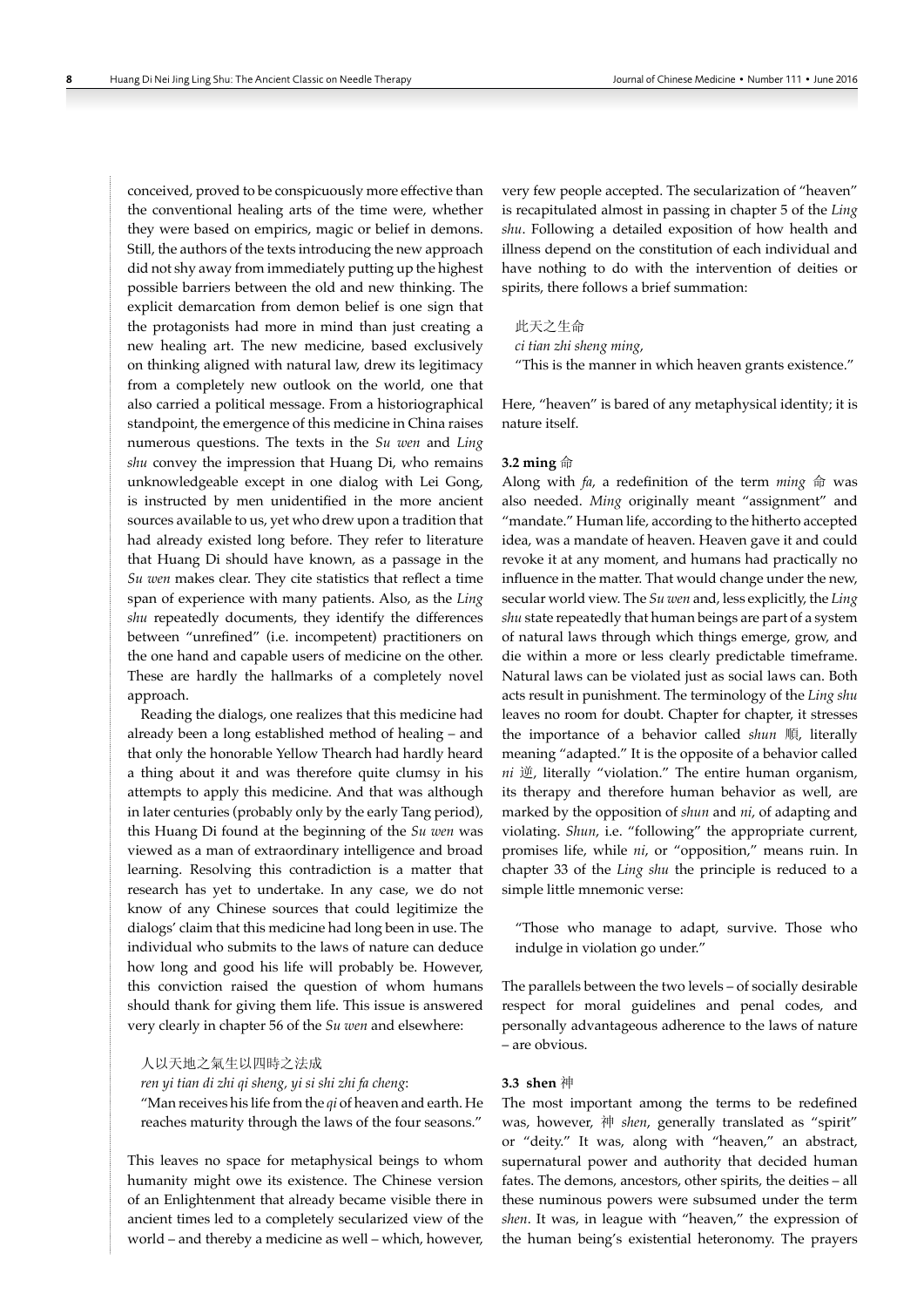and sacrifices of the living were directed toward the *shen*, always in the hope that these powers could be bribed with good things, emotionally moved by good words or perhaps frightened by appeals to even more powerful beings. Among broad sections of the Chinese people this attitude has survived into the present day. At the time it was a firm conviction for probably everyone. It was in opposition to this conviction that the new world view appeared, and with it the new medicine.

The fundamental idea of this medicine is the reversal of dependency in the relationship. Spirits do not hold sway over humans. It is the human being that controls the spirits. The intellectuals who created the new world view did not make the mistake of asserting that there are no spirits. They offered instead a new interpretation of a familiar concept. It states that every person contains spirits that are harbored in the body organs. There they are "confined" in a sufficiently stable manner as long as enough resources are available to hold on to the respective spirit. Only once the resources of an organ have been used excessively and a state of depletion ensues can the hitherto confined spirit break out and do harm to a person. In other words, it is up to each individual to conserve one's resources so that the spirits remain confined in the organs. Doing so lays the foundation for existential autonomy.

An important and likewise new concept stood for these resources: qi. The pictogram of the characters for "rice" and "steam" formed only in the later Zhou or early Han period, i.e. the time in which the new medicine was also being conceived, refers to vapors of the most minute materials that, along with blood, are essential for the survival of the human body. The qi of an organ, i.e. its resources, are depleted most easily by the emotions. Undisciplined emotionality permits the excessive drainage of qi from the respective organ responsible for grief, joy, fear, etc. and leads to two possible yet equally unpleasant consequences. The unleashed spirit can inflict health problems on the affected individual. Even today in the societies of East Asia influenced by ancient Chinese culture, one is struck by the emotional restraint among the people. That may well be an aftereffect of the idea that emotional exuberance is a prime cause of illness.

#### **3.4 zheng** 正, **xie** 邪

At least as important for the assessment of an inner "depletion" as a condition that endangered one's health was an experience from the time of the Warring States that began to be used in concepts of pathology at this time. Wherever a state of depletion arises, it is immediately exploited by neighboring forces that penetrate from their own territory. Everything that is located where it belongs is "righteous" or *zheng* 正. Everything that leaves its proper place and exploits a "depletion," *xu* 虛, in another place and goes where it does not belong is evil or *xie* 邪. This juxtaposition of "righteous" and "evil" introduced

the two topics of the new attitude's view of sickness and health. On the one hand, medicine provides a constant warning to behave "righteously" in every respect, i.e. to perform one's duties where one belongs, for anything else would be evil. The value judgments used here apply, it was believed, both within nature and society.

On the other hand the idea of "evil" established an alternative to possession by demons. It was no longer the demons that are evil, the evil that afflicts humans. It became natural phenomena such as wind, moisture, heat and cold, which were considered "righteous" as long as they carried out their natural functions outside the human body; yet the moment people exposed themselves by opening a "depletion" in their bodies, in the moment that "righteous" natural phenomena exploited this "depletion" and penetrated a body they had no business in, that was when these phenomena became "evil" and had to be driven out. But it was not only intruders from outside the body that could take advantage of a depletion. The organs themselves played the same role in the organism that the individual kingdoms played for centuries during the Warring States period. Any vulnerability in a neighboring territory resulted immediately in an invasion. The organism mirrored this condition. If any organ's resources, i.e. its qi, became excessively depleted, then qi from a neighboring organ would invade – something that, depending on the relative power of the organs in question, had health consequences that were more or less serious for the individual.

The new medicine therefore pledged that whoever behaved "adapted," *shun* 順, and "righteously," *zheng* 正, in the right place, whoever bridled their emotions and therefore kept the spirits in check, as well as shielding their inner structures from external attack, had attained existential autonomy within the possibilities of biology, i.e. nature. The opposite behavior, of *ni* 逆 or violation of the laws, and an attack on foreign positions, *xie* 邪, would be punished just as strictly as the culpable depletion of one's own resources, which allowed alien forces to take over the weakened terrain, *cheng* 乘. The terms were always the same, regardless of whether the subject was one of conduct toward one's own body in nature or the behavior of society. People know what to expect when they behave this way or that. The new Chinese medicine was a profoundly holistic, comprehensive healing art. It merged the individual body and the politics of society in the closest manner possible.

# 4. The Holism Of Politics and Medicine

This holism is still expressed as another legacy of the Warring States period, which lasted for centuries, ended with the unification of China in 221 BCE and whose traumatic effects linger into the present day. As all social philosophers of the time agreed, human society yearns for *ping* 平, or peace; *an* 安, or "security," and *he*和, which is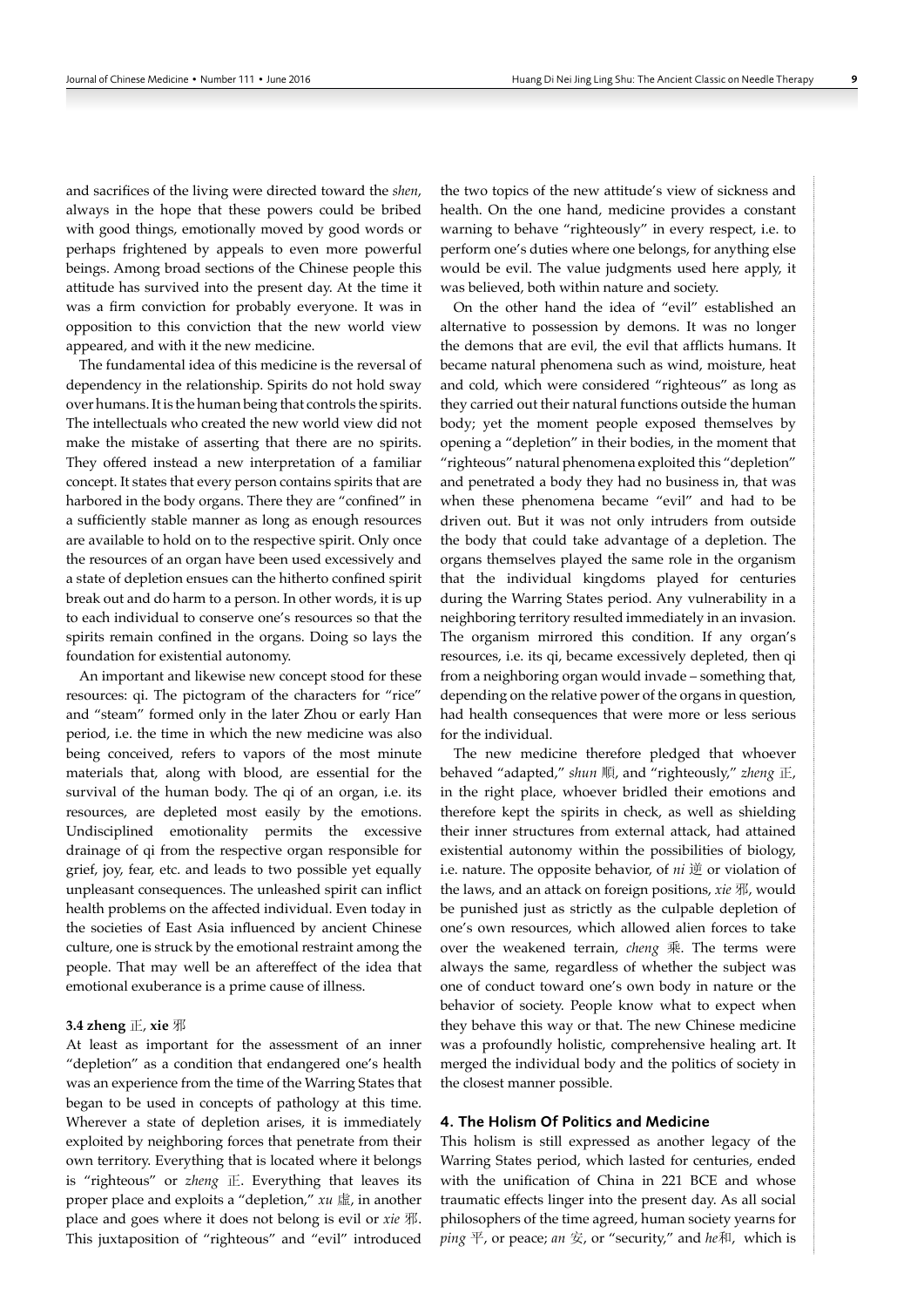"harmony." These conditions seemed very distant during the time of the Warring States and, even since then, have become reality in China for only short periods at best. Little wonder, then, that the new medicine should have promised to implement this desire, at least within one's own body, or that the utopia of social harmony has to this day remained a political buzzword with an exceedingly high standing in China. Reaching this social and political goal requires adjustment, or *tiao* 調, among rival groups and regions; it leads ultimately to order, *zhi* 治.

Like the *Su wen*, the *Ling shu* does not have a discrete term for "health." There is a concept of "normal" people, with certain bodily and skeletal measurements that are laid out in chapter 14, and whose physiology, especially in the act of breathing, follows very certain sequences and schedules, which are described for example in chapter 15. People, however, are not equal, which is why chapters 64 and 65 identify the characteristics of 25 types of people. The ideal condition of the "healthy" individual is *ping* 平, i.e. peace, or *he* 和, meaning harmony. This condition is reached through "adjustment," *tiao* 調, among the rival forces in the body. These are first and foremost the yin and yang qi, which are forever trying to exterminate each other and therefore keep seeking revenge as well. Therefore, as the unnamed author stresses in the *Ling shu*, chapter 33:

"Knowing how an adjustment can be achieved is useful. Not knowing how an adjustment can be achieved is harmful."

Therapy is therefore a matter of ordering, of governing, or *zhi* 治. As if Huang Di had needed a bit of tutoring, in chapter 45 his dialog partner Qi Bo wishes to recapitulate the parallels identified in chapter 29 between state order and physical health. And when Huang Di immediately interrupts him with the words, "I would like to be instructed in the WAY of using the needle, not about affairs of state!", Qi Bo replies that the one is not possible without the other: the WAY, or *dao*, is identical with that of managing a state.

Order, *zhi*, is opposed by disorder. Several terms in medicine were taken from the colloquial language for the concept of sickness, being ill and suffering: *bing*  病, *ji* 疾, *huan* 患 and *ku* 苦. Yet the real opposite to *zhi*, "order," is considered to be *luan* 亂, or "disorder." Fear of *luan*, of social disorder, continued to echo long after the trauma of the Warring States period and thereby also became the umbrella term for illness, both in society and one's own body. The political-medical holism of Chinese medicine was the most important guarantee that this healing art should have achieved such a long continuity as an integral element of the Chinese Empire's political culture. The problem of translating terms as centrally significant as *zhi* and *luan* into a Western language also makes clear that a classical, let alone authentic, rendering

of Chinese medicine is impossible in European culture. By translating the terms *zhi* and *luan* in a political context into "ordering/governing" and "social disorder," and in a medical environment as "treating/healing" and "illness," we dissolve the most important conceptual trait of Chinese medicine and relegate it to the exclusive sphere of the healing arts, a seemingly irrelevant area for society.

# 5. Morphology – Substrate and Classification

In the *Ling shu* and *Su wen* the terminology and concepts of the individual body and the body politic – the state – are largely identical. The new medicine offered not only a new approach for dealing with individual healthy and sick bodies. It also embedded this approach within a very definite social order. The bureaucracy – essential for the functioning state – appeared in the body as well. In chapter 8 of the *Su wen*, one umbrella term for the actors in the body that we call organs is *guan* 官, "administrator" or "official." Just as in English the anatomical term "organ" was applied to the state and its "organs," in Chinese medicine the process was reversed: the bureaucratic term *guan* was applied to the "administrators" in the body. In the *Ling shu* the term *guan* is used differently. There, the eyes are the administrator of the liver, the nose is the administrator of the lung, the mouth is the administrator of the spleen, the tongue is the administrator of the heart and the ears the administrator of the kidneys.

In the secular view of the world, all phenomena are either yin or yang. The same applies to the organs. In both the *Ling shu* and *Su wen*, the yin-yang theory is applied to the subdivision of the entire body and its functions and, therefore, the organs themselves. Some lie deep inside the body and are dedicated to the long-term storage of resources: the lungs, heart, spleen and kidneys. They bear the designation *zang* 藏, "long-term depot." Then there is a second group, the large and small intestine, stomach, gall bladder, bladder and a never exactly defined, so-called triple burner. These organs receive their stores today and relinquish them again tomorrow. These are the *fu* 府, the "short-term repositories."

The meaning of *fu* changed at the end of the Warring States period. The definition "grain repository" or "granary" was replaced by "administrative building" and, finally, "palace." At this point the designation of the "wind palace," *feng fu* 風府, becomes understandable: an opening through which the wind preferentially enters the body. However, there was also a small misunderstanding documented in one of the dialogs between Huang Di and his adviser Qi Bo in chapter 79 of the *Ling shu*. The former believed that there is only one wind palace in one particular place, namely in the nape of the neck behind the upper end of the spine. The latter corrected Huang Di in that, during malaria, the wind palace permits evil to enter at the level of a different vertebra every day. Otherwise in the *Ling shu*, the term *fu* designates only the "short-term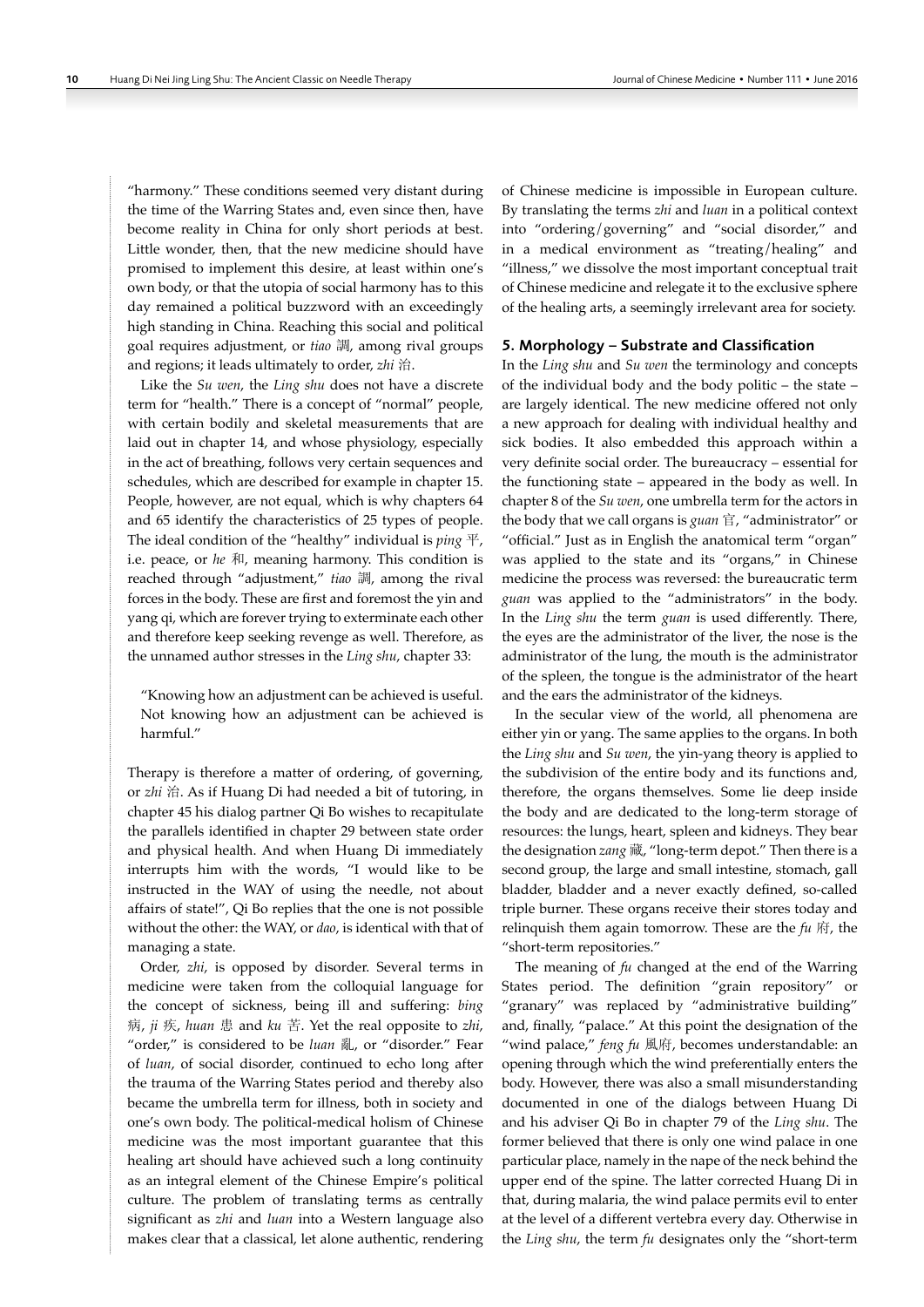repositories" in contrast to the "long-term depots" among the organs. During the united Chinese Empire and even earlier, when the last separate kingdoms had grown into huge political entities, granaries as long-term depots of grain, a staple food, had become essential for feeding the population all year long. They had the same significance for the physiology and pathology of the human organism.

Objections have been raised in the past to translating the Chinese terms for the lung, heart, liver etc. as such. According to this argument, ancient and historical Chinese medicine associated completely different functions and structural classifications with these organs than e.g. Western medicine does. Regarding the eyes as a continuation of the liver, for example, seems quite alien to the European viewpoint. And yet, this argument is not persuasive. The morphological identification of the organs in ancient Chinese texts such as the *Ling shu*, the *Su wen* and the *Nan jing* is, without any doubt, largely identical with the morphology of the organs as it was known in Europe as well since ancient times. An excerpt from chapter 12 of the *Ling shu* illustrates this quite clearly:

"[Let us take] a male person of eight feet height [as an example]. He has a skin and he has flesh. His outer [appearance] can be measured. [His structures] can be followed and pressed [with the fingers] so as to locate them. Once he has died, he may be dissected to observe his [interior appearance]. Whether the longterm depots are firm or brittle, and whether the shortterm repositories are large or small, how much grain [they have received], and of what length the vessels are, whether the blood is clear or turbid, and whether the qi are many or few, whether the twelve conduits transmit much blood and little qi, or little blood and much qi, and whether overall they contain much blood and much qi or little blood and little qi, all this can be quantified."

Location, capacity, size and other parameters are described with precision in the *Ling shu*. Especially chapters 32 and 49 provide this information. The term *xin* 心 does cause some difficulty. It can mean both "heart" and "stomach." Otherwise, "lung" is the lung and "liver" is the liver. The difference lies essentially in the attribution of functions and in the presumed inner relationships. Interpreting the heart and small intestine as a pair in the same manner as the liver and gallbladder is alien to European thinking. Yet these differences do not justify the avoidance of literal translation. Otherwise, it would also be impermissible to translate the Chinese for "ears" as ears and the Chinese for "nose" and "mouth" as nose and mouth, for their physiological functions and structural relations within the organism are likewise partly alien to European thinking.

This applies also to the abovementioned concept of blood. The substance of *xue* 血 is the same as that of *haima* in ancient Greece and of blood in our everyday

and specialized medical understanding of it. It is the vital substance that flows through the body, can coagulate within the body, flows out of the body during nosebleeds, menstruation and injury and which must be conserved. Blood is blood. Interpretations, however, of how blood is made, what purpose it has, where it flows and more, were different and – even in 19th century English texts – no longer corresponded to the state of our knowledge. Still, we always called it "blood."

In both ancient Greece and the ancient texts of Chinese medicine, the concept of "blood" as a visibly red bodily fluid contrasted with that of the invisible yet equally essential vapors. The ancient Greeks called these *aer* or *pneuma*, and referred to the "arteries," literally translated as "air vessels," since the arteries appear empty when a corpse is dissected. The authors of the ancient Chinese texts regarded the matter somewhat differently. Only the blood is bound to vessels, they thought. Blood that stagnates outside of the vessels following injury through blows or impacts was a pathological sign. On the other hand, vapors – the aforementioned qi – can make their way anywhere in the body. They enter the body through food and drink, as well as via the air inhaled through the mouth and nose. They can leave the body through the mouth and nose, through the skin and also, for example, as flatulence.

The difference in mobility of blood and qi was reflected in classifications of yin and yang. Blood is yin and the qi are yang. Blood is classified as yin because of its material weight: blood flows downward. The yang classification of qi is due to their lightness and literal intangibility: They spread out in all directions and are therefore yang.

The authors of antiquity imposed a second categorization on top of these groupings. They believed that the body has a defense system with both a yin and yang component. They named these two components – corresponding to our ideas of "defense" – using military terms. The yin components were *ying* 營, or "military camps;" the yang components *wei* 衛, literally "guards" which can patrol freely. *Ying* and *wei*, camps and guards, are qi as an umbrella term; the blood was equated with military camp qi, i.e. as sentries fenced inside a camp, just as the blood is fenced in by the vessels. They are bound to certain locations and therefore yin in character. The qi in the more restricted sense was equated with the guard qi. Their mobility is a trait of yang, which can patrol both in the inner and outer areas of the body, always on the alert to identify and battle intruders. The term *bo*, "to strike at," is the most common expression in the *Ling shu* for the encountering of mutually hostile qi.

#### 6. The Causes Of Illness

The causes for a person's illness were in no way onedimensional and definitely not simplistically presented in the *Ling shu*. Not least in light of the *Ling shu*'s broad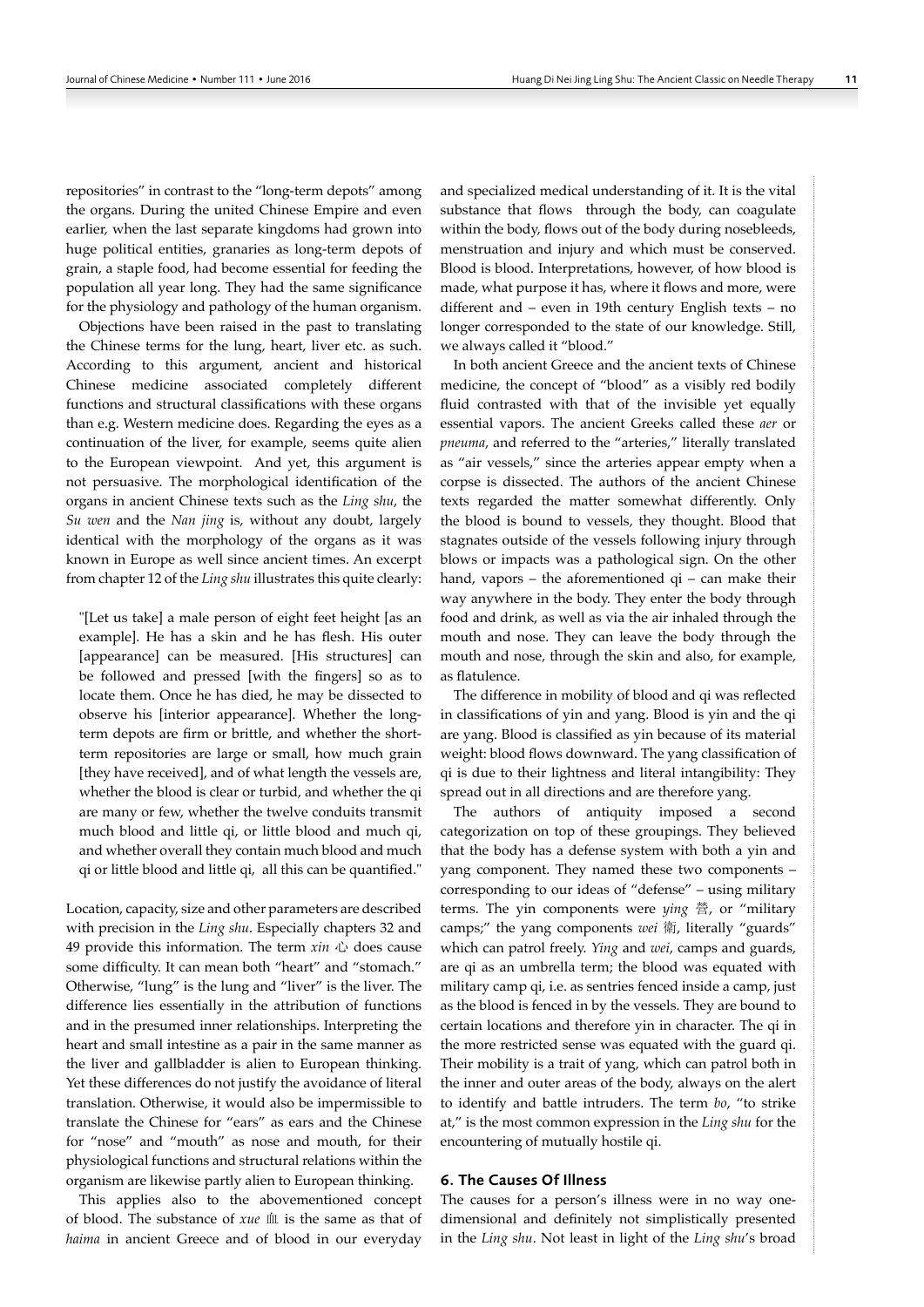and seemingly modern etiological palette, we must again ask: where does all this experience come from, given that the Chinese sources offer no hint of an extended period in which this knowledge could have developed? Perhaps one should keep in mind that the one or two centuries between the end of the Zhou and founding of the first Han dynasty and the probably writing of much of the *Su wen* and *Ling shu* were no less creative a period than the two hundred years between 1800 and 2000 in Europe. It was a long time, and in this long time much was conceived, applied and transformed into experience and knowledge. This may well also have been so in ancient China. As the content of the *Su wen* and *Ling shu* demonstrate again and again, their authors were intellectuals of a high order, and we can assume that their thinking was as fruitful and incisive as that of their counterparts two millenniums later.

Sickness, as they recognized, is a highly complex matter. Sickness is unwanted and must therefore be fought in two respects: before it can affect a person; and once it is already there. Just like European medicine in the time before antibiotics, Chinese medicine sought primarily to prevent sickness from emerging in the first place. The best-known and oft-cited remark on this concern can be found in chapter two of the *Su wen*:

"The sages did not treat those already ill, but treated those not yet ill. They did not govern what was already in disorder, but what was not yet in disorder… Now, when drugs are employed for therapy only after a disease has become fully developed, when [attempts at] restoring order are initiated only after disorder has fully developed, this is as if a well were dug when one is thirsty, and as if weapons were cast when the fight is on. Would this not be too late too?"

The fundamental idea that it makes sense for the individual to make proper life choices and for the medical practitioner to prevent a manifest illness through prompt intervention is found repeatedly in the *Ling shu*. A passage from chapter 55 immediately parallels the above-cited excerpt from the *Su wen*:

"The superior practitioner initiates a cure where there is no disease yet, he does not cure where there is a disease already."

To reach this goal, however, one must first know the origins of disease. And the variety of these causes did not remain obscure to observers of the time. In keeping with the tenets of the new view of the world, first all nonnatural causes of illness were excluded. "Heaven," as was repeatedly stressed, is absolutely neutral. It cannot be blamed for anything.

A detailed discussion is dedicated to this idea in chapter

58 of the *Ling shu*. In one of the most remarkable dialogs of the entire text, Huang Di asks many questions on the relationship between external pathogenic influences and the – as we would call it today – psychological condition of people on the one hand and their illness on the other. Each time he is enlightened by the clear words of Qi Bo. The conversation finally ends with the doubts of Huang Di:

"When someone has never encountered evil qi, and has no fearful mind, and suddenly falls ill nevertheless, what is the reason? Could it be that [he falls ill] because of the workings of demon spirits?"

This question might also be asked today by someone not entirely convinced by purely secular explanations for all the events and processes of life. Qi Bo responded:

"This, too, is because old evil [qi] have remained [in the body], without having broken out [as a disease]. When someone has an aversion to, or excessively longs after something, his blood and qi will be disturbed internally, and the two qi beat at each other. The origins are quite subtle. One may look at them, but will see nothing. One may listen to them, but hears nothing. Hence it seems as if demon spirits were involved."

One might ask whether in our time, two thousand years later, one could give a better answer to Huang Di's question. Yet Huang Di is not yet convinced and points out that sometimes patients are healed after a prayer is said. Qi Bo then instructs him that those who say such prayers already know in advance which temporal and other circumstances overcome an illness, and if they also know how the illness arose they can put two and two together and say a prayer that allegedly brings about the healing.

In chapter 60 of the *Ling shu* Qi Bo saw himself compelled to use strong words. Obstruction- and impedimentillnesses are discussed there. These are blockades of the bodily conduits through which the blood and qi flow. These "obstructions" and "impediments" finally lead to abscesses, carbuncles and similar lesions, as the blockaded blood and qi rot when they cannot flow, and then break out through the skin above. Qi Bo used this explanation to stress once again the emergence of this and some other illnesses from within the organism:

"Now, the emergence of obstruction- and impedimentillness, and the formation of purulent blood, that is not something sent down by heaven, and it does not come out of the earth. It emerges from minimal accumulations."

One can almost watch him gradually lose his patience at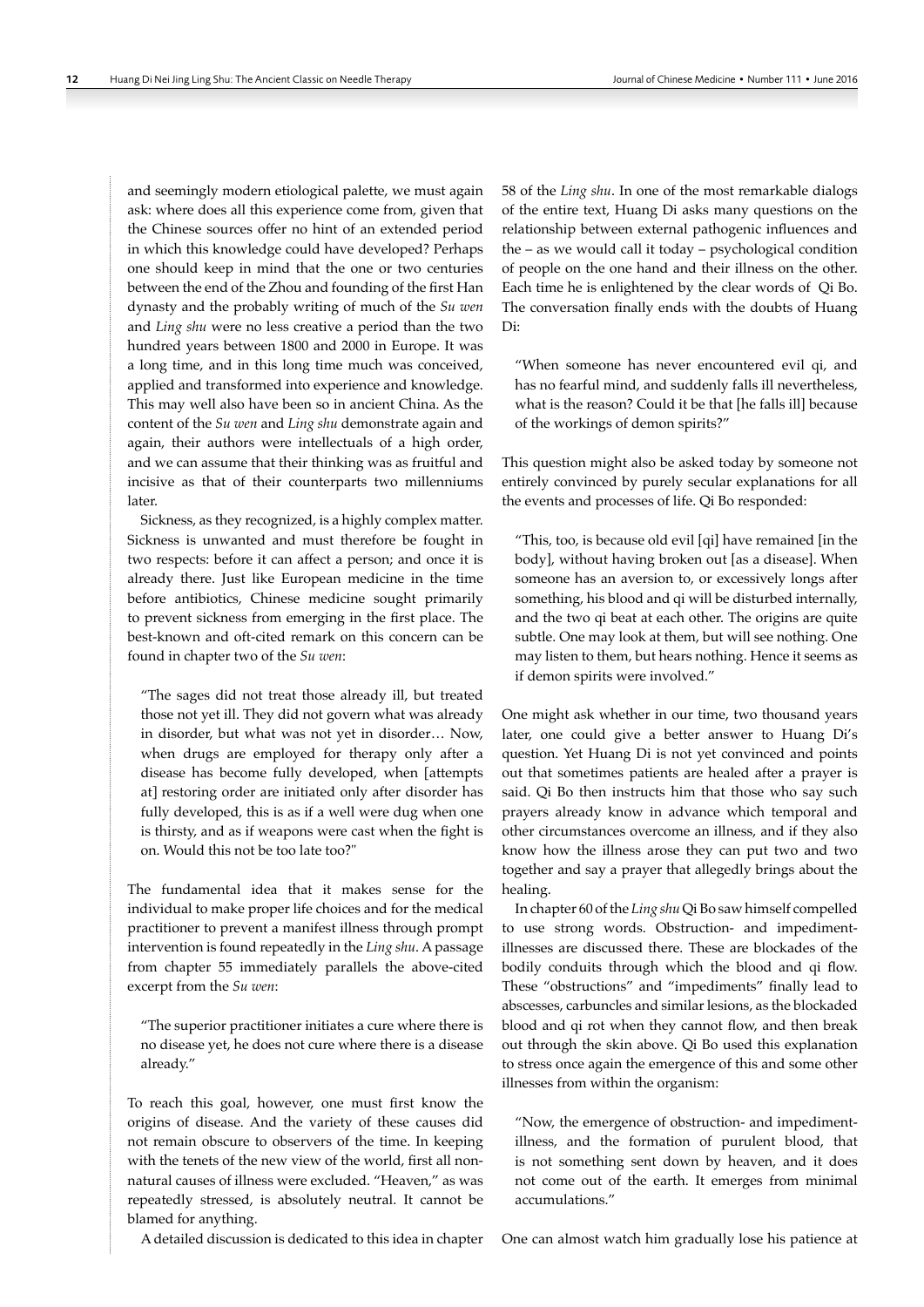having to explain such elementary matters to his listener.

Demons and spirits can therefore be completely excluded as causes of illness. The alternatives introduced by the new medicine covered a broad spectrum. They stretched from the processes and changes of life, one's innate constitution, hazardous climatic conditions, effects of social status and one's regional life center to individual living conditions and emotional agitation. A passage in chapter 28 says:

"As for the very first origin of all diseases, they all originate from wind, rain, cold and summer heat, from yin and yang [qi], joy and anger, from beverages and food and from living conditions, from being severely scared and from sudden fear."

Of course, one's own responsibility for making life choices that maintain health is first and foremost. This was the foundation of existential responsibility, of living a life "adapted" to the laws of nature and not "violating" them.

The individual is surrounded by natural phenomena that apparently simply await their chance to gain entry and then cause illness. He must therefore refrain from exposing himself, i.e. granting them a breach from the outside through which "evil" could then enter his body. As we have seen above, it is the emotions that, when excessively developed, create the space or "void" that then invites the intruder to invade. In its normal state the skin is a closed barrier to prospective intruders. It must be overcome, for example through structures such as sweat pores that open up following great exertions, thereby providing an entry route. Especially the wind, originally perceived as a powerful spirit,<sup>12</sup> has since ancient times been identified as the first of the natural forces that have no place inside the human body, yet gain entry through inattentiveness and then, often together with cold or moisture, cause blockages in the flow of blood and qi, causing pains, swelling and many other symptoms.

The observers of the time also recognized that sickness or health depended not only on the choices one makes in life. Evidently there were innate constitutions that gave some people long lives and others an early death. One person, we read in chapter 47 of the *Ling shu*, is born with a large heart, another with a small heart, one with a large kidney, the other with a small kidney, etc. It is completely clear, according to the author, that these innate constitutions lead to differing chances in life.

As we learn in chapter 50, the innate constitution is much more important than one's mental composure when it comes to how well one endures pain. It makes no difference whether one is courageous or a coward; there are individuals of both types who can bear pain and some that cannot. It does not depend on a deliberate choice, but is already spelled out by one's inborn constitution. Here we can also note an amusing detail that would come to

light when discussing, in today's terminology, the loss of impulse control. Why, as we read in chapter 50 of the *Ling shu*, do some cowards sometimes nevertheless take on courageous men? Because they are drunk, according to the explanation then and now; because alcohol lowers one's inhibitions.

The question of why one person lived long despite being exposed to the greatest dangers, while another died young who kept a quiet existence within his four walls and lived an "upstanding" life, is discussed from various angles, for example in chapter 54. In chapter 58 the question is explored of how someone can fall ill without any apparent external pathogenic influence. All this is largely comprehensible, yet some of the ideas at the time on the origins of illness remain limited to Chinese medicine. In the *Ling shu* this is especially the interpretation of certain seasons and days as especially hazardous to health. These concepts might reflect observations that had a certain empirical basis in China, as until recently, at least, the country had a continental climate in which seasonal climatic processes could be quite precisely dated and were therefore predictable. However, the systematization of such experiences and their association with the theoretical framework of the yin-yang and Five-Phases doctrine remain hardly understandable to present-day readers.

#### 7. Diagnosis

The *Ling shu* and *Su wen* document a highly significant advance in the evaluation of illness. They explicitly and repeatedly introduce a differentiation that apparently had not previously existed, namely distinguishing between the pathological condition that arises inside the organism and which can be ascertained using only theory on the one hand, and the pathological consequences of this condition, which in some respects manifested themselves to the patient as unpleasant changes but indicated deviations from normal conditions to the practitioner. The new medicine made use of a series of comparisons to draw attention to these deviations. The "root," or *ben* 本, meaning "origin," and its opposite, *mo* 末, meaning the "end" or "consequence," was one of the conceptual pairs with which illnesses and symptoms were referred to.

It is up to the healer, using diagnosis to identify the "root" of an illness and draw necessary conclusions for therapy or, given an unfavorable prognosis, for the non-introduction of therapy. In ancient cultures this differentiation could decide between life and death for the healer. A physician who treated an incurable patient was either incompetent or intent on profiting from someone sure to die. Both of these were reprehensible and possibly criminal. Therefore the prognosis played an important role both in ancient China and Greece. There are no comparable ancient sources for Indian Ayurveda medicine, but there, too, until the arrival of modern Western medicine the Ayurveda doctor had to exercise extreme restraint toward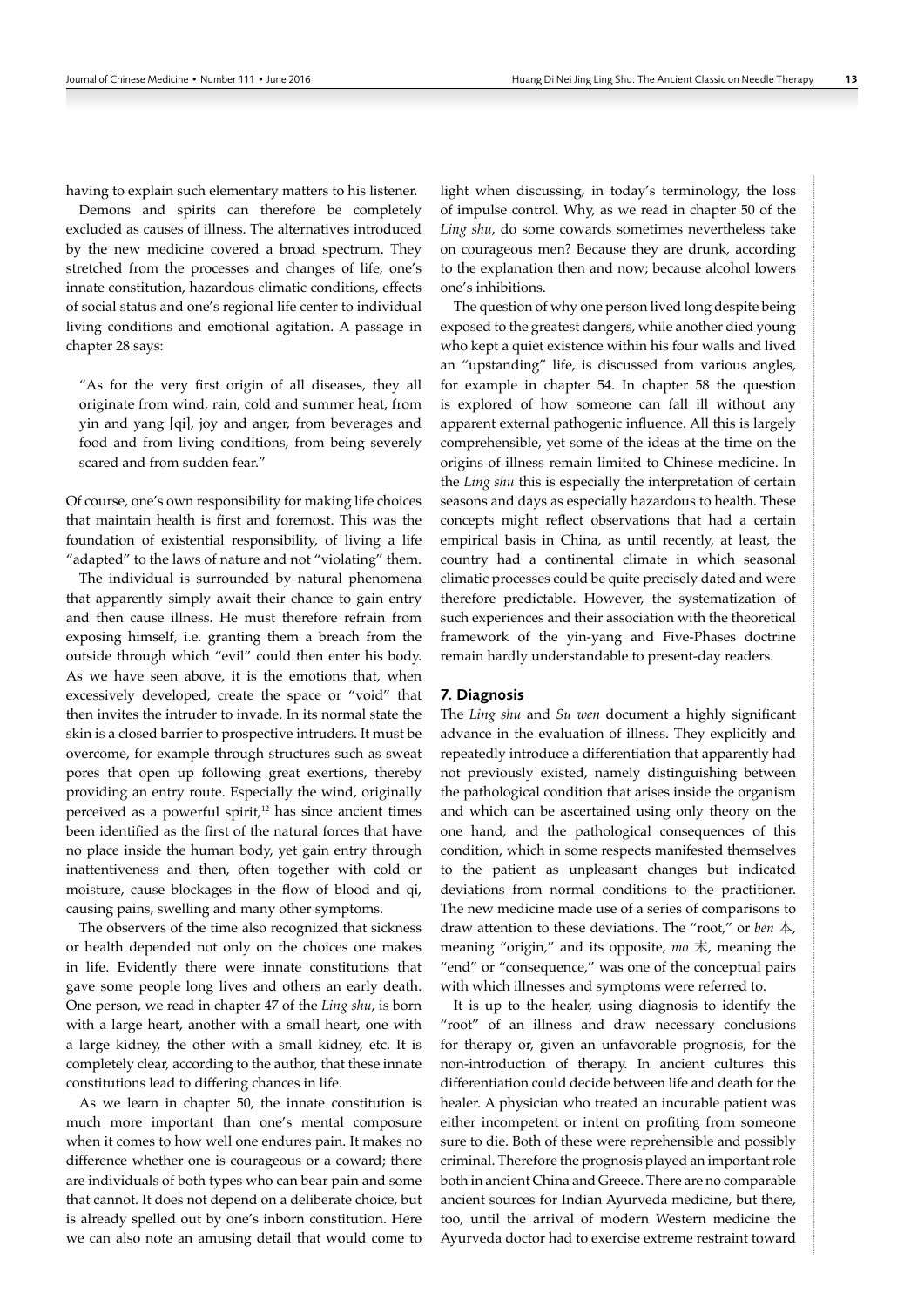the incurably ill and therefore depended on proficiency in devising a prognosis.

Diagnosis itself is subject to a hierarchy in the *Ling shu*. In chapter 4 we read that those who need only to look at patients to recognize their health problems are "enlightened," or *ming* 明. The designation for the secondhighest competence that healers who need to feel the pulse can attain is a striking one. These individuals are merely "divine," *shen* 神. One might think that the "divine" would tower above all else. Yet that is precisely what the author of this text avoided expressing. The "divine" here is not to be associated with "gods" in the numinous sense; it simply means "prominent," not even "very good": that was reserved for the enlightened ones. The idea of the "divine" was downgraded here the same way as when one calls something divine in English (or in German as *göttlich*): One could just as well say "wonderful" or "fantastic." It has nothing to do anymore with the deity venerated by a religion. At the bottom of the ranking is the healer who has to ask the patient questions. Anyone depending on that was merely a practitioner, *gong* 工.

The special esteem for the mere observation of a patient as the basis for an exact diagnosis might seem astonishing. However, it had a quite concrete background. Let us go back to the very first reference to a doctor-patient relationship in the history of Chinese literature. It was an encounter recorded in the *Shi ji* 史記 by Sima Qian 司馬遷 in about 100 BCE, of 扁鵲 Bian Que and the Marquis Huan of Qi. Bian Que took part in an audience of the sovereign and noticed from a distance that he needed treatment that could still heal an illness in its early stages. However, when he raised the matter he was harshly rebuffed. The story had a sad end, as the Marquis refused to take even subsequent warnings seriously and was eventually no longer curable. Besides being the oldest known doctorpatient relationship in China, it also shows how difficult it is for a doctor to approach a ruler. The *Ling shu* refers to this problem repeatedly, and most clearly in chapter 29. It is nearly impossible to convince rulers and other lofty individuals to submit to a detailed, personal examination of their bodies. Touching them, for example to take their pulse, is virtually unthinkable. The only way to examine such people when they are suffering is from a due distance.

The *Ling shu* offers many diagnostically relevant parameters that inform the observer about a patient's inner condition. According to chapter 4 of the *Ling shu*, the correlation between the inside and outside is as immediate as the striking of a drum and the sound the drum emanates, and – especially – as characteristic as the relationship between an object and its reflection in clear water. Of primary importance are complexions, especially in the face, to the right and left of the nose, under the eyes and in other telling places, such as the fingernails, where a yellow color, for example, would indicate a problem with the gall bladder according to chapter 47. Correspondences laid down in the Five Phases doctrine between externally recognizable colors and internal organs provide essential insights for a subsequent treatment. Certain other features also yield key information.

Whether the eyes are large or small tells the observer something about the gall bladder. The condition of the lips yields information about the spleen. Whether the patient has to raise his or her shoulders to breathe says something about the lung. The size of the skeleton, dimensions of the nape, the expansion of the rib cage indicate the condition of the stomach and diet. For all of the short-term repositories and long-term depots there are "indicators" on the body's exterior that the observer must note in his diagnosis. The height of the nasal bone, the size of the nostrils, the bags under the eyes – all these facts told the keen observer something about the condition of his subject, without even having to touch him or – hardly conceivable with a high-ranking individual – interview him. Yet there is also a conscious change of perspective. In chapter 74, Huang Di demands exactly the opposite of Qi Bo. He did not want to inspect complexions or investigate the flow in the vessels of various body parts. Instead, he wanted to know how one could recognize something about an illness merely by examining the condition of one place on the wrist.

The instruction that Qi Bo gives him illustrates that transition from visual and tactile inspection of the vessels of the wrist and the surface of the skin above them to the inspection of movements in the vessels. A term commonly used until quite recently in Chinese medicine for feeling the pulse is *kan mai* 看脈, literally "observing the vessels."<sup>13</sup> When Qi Bo refers to the diagnostically relevant conditions of a certain section of the wrist as "slack or tense," "minimal or enlarged," or "smooth or rough," the boundaries between the perception of these values of the skin or as characteristics of the movement in the vessels are blurred. Whether the vessels are "diminished" or swollen as the result of obstructed blood and qi must likewise be included in the evaluation of an illness.

# 8. Conditions of Illness

The maladies discussed in the *Ling shu* are associated mainly with *xie qi* 邪氣, or "evil qi." They can enter the body from the outside as wind, cold, warmth, heat or moisture. Once inside they remain static in one place or they move farther inside, from the skin to deep in the longterm depots and even the bone marrow. A third possibility is that they are transported from one long-term depot to another. Of the kinds of evil qi that enter the body, one distinguishes between "proper evil," *zheng xie* 正邪, and *xu xie* 虛邪, or "depletion evil." The former are climatic qi determined by the seasons, such as heat, cold, etc. which are basically "proper," *zheng* 正, because they appear during the appropriate season. They are nonetheless "evil" because the enter the human body uninvited. "Depletion evil," on the other hand, are in the wrong place from the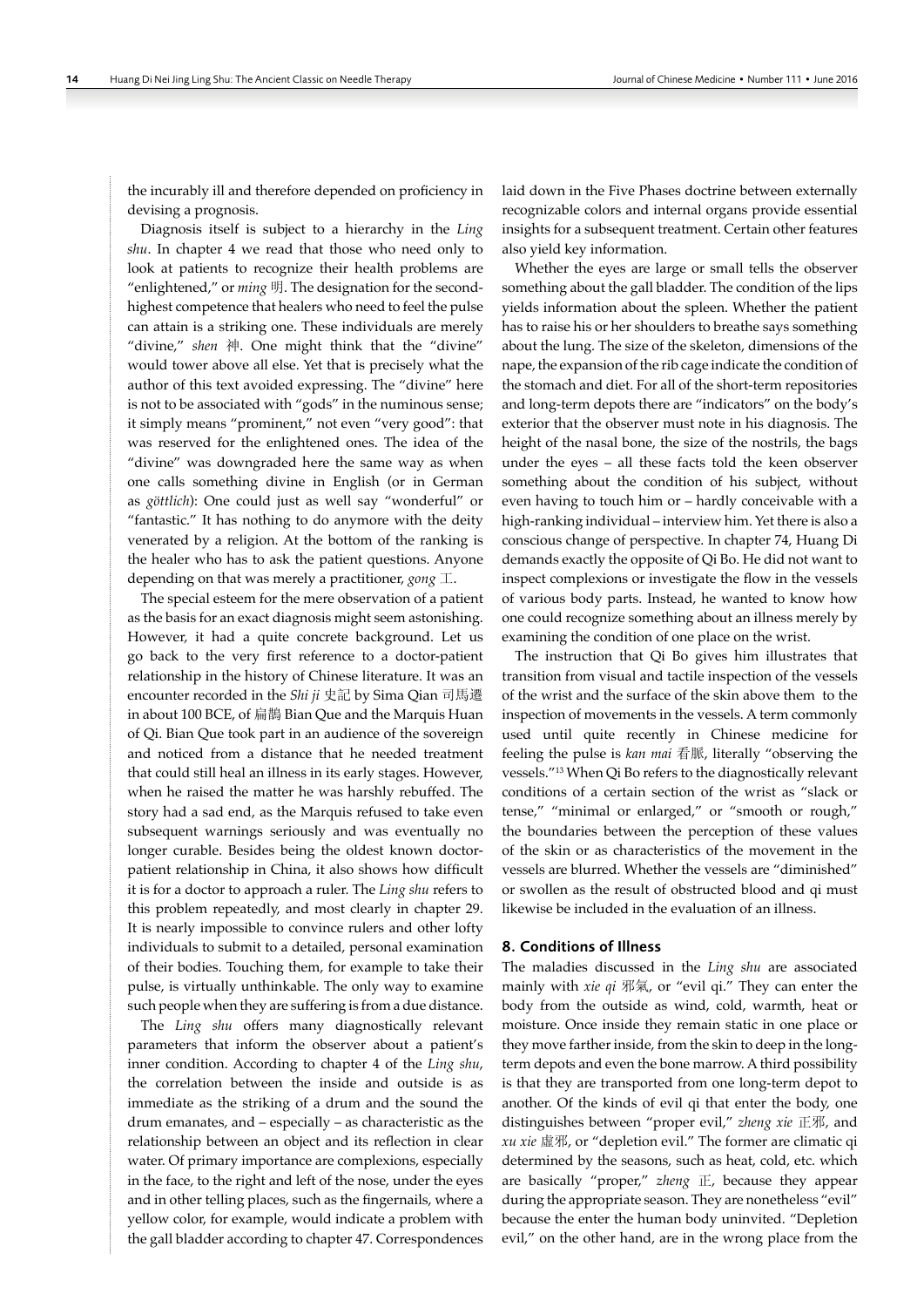start. They are e.g. the heat that comes in winter instead of summer that then penetrates the body. "Proper evil" and "depletion evil" can cause differing diseases. The illness here generally takes on an ontic character. It is manifestly present, can be localized and even touched by the fingers and, by the means identified in the section on therapy, can be physically removed.

"Depletion evil" and "proper evil" are opposites. "Depletion" and "repletion" are another. Again and again in the *Ling shu*, we find the command to fill a depletion and to empty a repletion. This partly does mean "too much" of something as opposed to "too little," especially of qi. But it also has another meaning, when depletion is considered a lack of proper qi and repletion the presence of evil qi. Once wind and cold have entered the vessels, they can block the flow of blood and qi; such blockages are the most common cause of pain, swelling and also the aforementioned obstruction- and impediment-illnesses, which in turn can cause abscesses, carbuncles and other lesions.

The clash of evil qi and guard qi produces its own effects. These are influenced by a seeming contradiction. Chinese medicine has a concept in which the blood and qi circulate through two separate systems of conduit vessels on both the left and right halves of the body. In both the *Su wen* and *Ling shu*, this idea competes with another one saying that the individual sections of the conduit vessels, which are assigned to the three different yin gradations (major yin, minor yin and receding yin) and the three different yang gradations (major yang, minor yang and yang brilliance), are filled with differing proportions of blood and qi.

The dialogs often serve to explain general symptoms of illness on the basis of these concepts. In doing so they refer back to the fundamental doctrines of the secular natural laws of systematic correspondences. These are the yin-yang and Five Phases doctrines. Neither is explicitly explained as such, the way they occasionally are in the *Su wen*. One example is the basic idea of a normality of force in both nature and the individual organism, of which chapter 69 of the *Su wen* has the following to say:

气相胜者和不相胜者病 *qi xiang sheng zhe he, bu xiang sheng zhe bing*,

"When the qi subdue one another, this is harmony. If there is no mutual subduing, this is disease."

In the *Ling shu* one finds hardly any such general statements about the nature of yin and yang. They become apparent, instead, in their application. The doctrine of the Five Periods and Six Qi, *wu yun liu qi* 五運六氣, 14 a segment of some 30,000 characters probably inserted into the *Su wen* by Wang Bing 王冰 in the 8th century, yet which we believe existed already during the Han period, is only marginally referred to in the *Ling shu*, e.g. in chapter 79.

Even more than the *Su wen*, therefore, the *Ling shu* gives the impression that its authors presumed familiarity among readers of the doctrines of systematic correspondences. Consequently, most of its explanations on illness and the physiological and pathological processes in the human organism consist of explanations obviously based on this presumption.

Entire chapters are dedicated to these explanations. In some dialogs, maladies identified in colloquial language and felt or observed by laypersons are directly subjected to theory, e.g. in portraying the spread of illness within the body. Often theory can be identified only indirectly in statements regarding therapy. The conduit segments or other body areas selected for acupuncture or bloodletting indicate what yin or yang regions were associated with an illness. One example s chapter 24 of the *Ling shu*. This chapter is one of the few written as a normal, narrative text instead of a dialog.

The first part of the chapter consists of various elaborations on treating "headache" and then "pain in the heart" that arise from "receding qi." How these symptoms come to be, or why qi recedes, is not explained. Headache that arises from "receding qi" may be accompanied by a "swollen face and vexed heart" or a "grievous heart" and "tendency to weep," thereby requiring differing procedures that would show the specialist where the problem theoretically lies, e.g. in the "foot yang brilliance" or the "foot major yin conduit." Headache resulting from receding qi may be associated with dizziness or forgetfulness or joint pain. All these variations of headaches are attributed in theory to the presence of evil qi in various parts of the vessels and require accordingly differentiated therapies.

Numerous health problems are discussed, from discomfort in swallowing and deafness, from nosebleed and menstruation discomfort to digestion problems and tapeworms, psychological problems and tumors. Explanations of illness symptoms distinguish between those sophisticated enough to be mentioned in specialized literature and those that were only passed on orally. In chapter 28 of the *Ling shu* these include explanations for everyday inconveniences such as "yawning," "sneezing," "deep breathing," "noises in the ears" and others, including biting one's tongue accidentally. For all these phenomena Huang Di asks about, theory in the words of Qi Bo offers an explanation. In chapter 32 Huang Di asks why a person who does not eat will die after seven days. Qi Bo then identifies the size and capacity of the stomach and intestines, calculates the amounts of daily intake and daily discharges and deduces when the supplies to the organism will be exhausted. Chapter 43 is dedicated to dreams, the various contents of which indicate where in the body abnormalities are occurring. Chapter 81 is devoted to the many abscesses and other skin problems caused by "obstruction- and impediment-illnesses."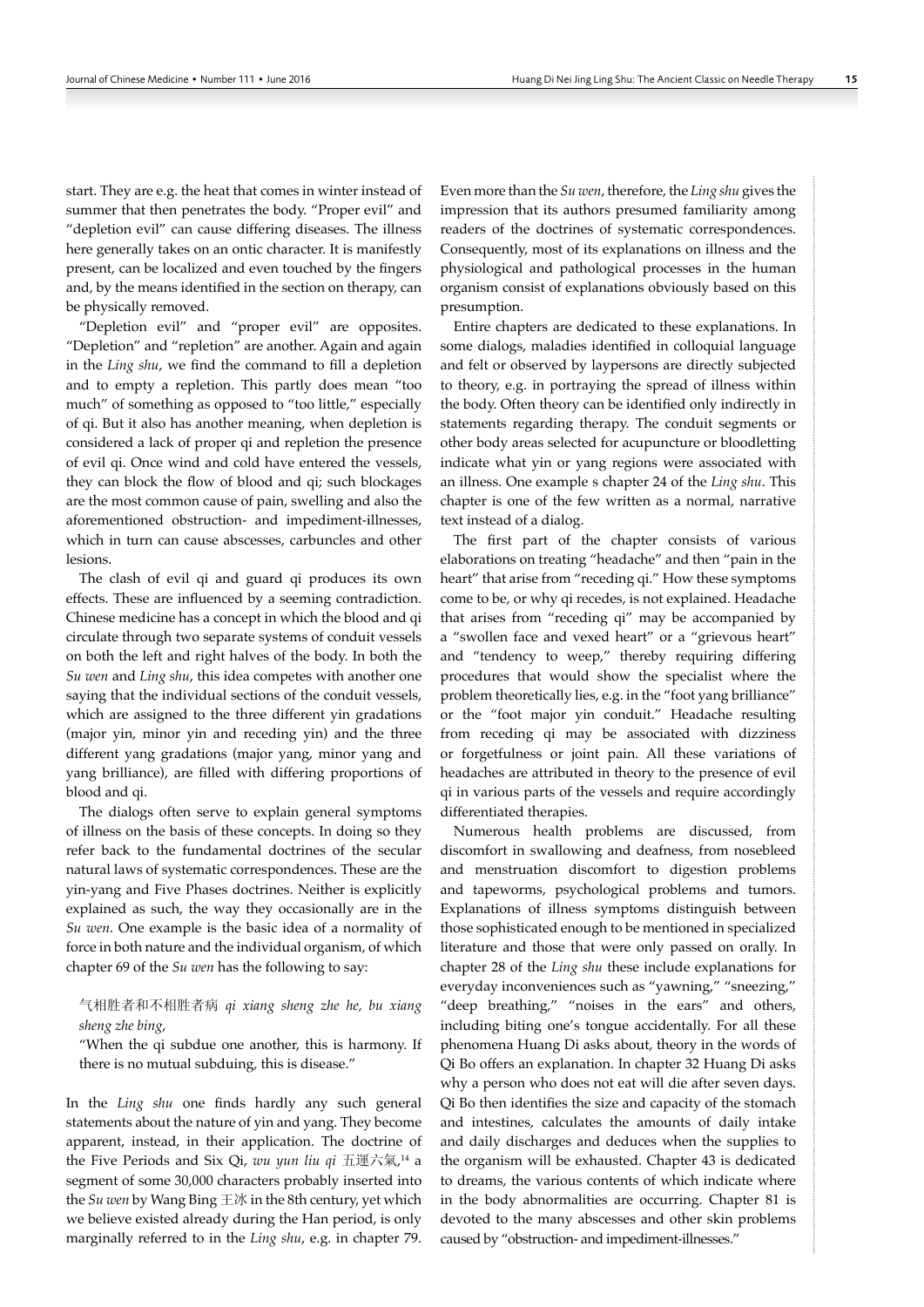In its entirety the text gives the impression that the authors strived to make all health problems that confronted the people of the time comprehensible within their secular explanatory model based purely on natural laws. Only the comprehension, we read, makes successful treatment possible.

#### 9. Therapy

Starting therapy without a thorough diagnosis is rejected and attributed only to "unrefined" practitioners. Therapeutic procedures to be used for treating a patient are multiple and can hardly be grasped competently by one healer alone.

The authors of the *Ling shu* knew that a medical treatment could not be some kind of mechanistic repair. Chapter 29 of the *Ling shu* therefore spells out how important it is to find out what patients want and what would help them. The author uses comparisons to make the point.

"One enters a [foreign] country, and enquires about its customs. One enters [someone else's] household, and enquires about their taboos. One enters [someone's ancestral] hall and enquires about the rites to be observed. One attends to a patient and enquires about what will ease his condition."

We can read between the lines that the patient's mental expectations and emotional needs greatly influence the therapy's success. Therefore, treatment must incorporate the patient's social environment into the therapy instead of regarding the illness in isolation. High-ranking individuals are both approached differently in their diagnosis and receive a special, perhaps less aggressive therapy. Where the average patient would be treated with "fire," i.e. cauterization, loftier clientele are given gentle compresses to bring the required warmth into the body. This differentiated approach is discussed especially clearly in chapter 5 of the *Ling shu*:

#### Huang Di:

"Now, kings, dukes, and eminent persons, gentlemen who consume bloody [meat], their body is soft and fragile, and their muscles and flesh are gentle and weak. [The flow of] their blood and qi is swift and vigorous, smooth and unimpeded. Is it at all possible that when piercing them, whether an insertion is slow or fast, shallow or deep, often times or few times, could be identical with [the treatment of normal persons]?"

#### Qi Bo answered:

"How could rich food and coarse vegetables be identical?! If the [flow of] qi is smooth, [the needle] is to be removed quickly. If the [flow of] qi is rough, [the needle] is to be removed slowly. If the [flow of] qi is vigorous, then the needle must be small and it is to be inserted superficially. If the [flow of] qi is rough, then the needle must be big and it is to be inserted deeply. [A needle] in the depth is to remain there. [A needle] at the surface is [to be removed] quickly.

Looking at it this way, when piercing normal persons [the needle is to be inserted] into the depth, and is to remain there. When piercing eminent persons, [the needle is to enter the skin] only a little, and is to be withdrawn quickly. This is so because it is always such that the [flow of the] qi [of the latter] is swift and vigorous, smooth and unimpeded."

The procedures ultimately executed by the expert use acupuncture first and foremost. Needles might be as fine and supple as a hair and penetrate into the organism to a greater or lesser degree. The *Ling shu* includes a list of the nine varieties of needles right in the first chapter. They might be heated and inserted directly on the painful area, for example when used on strained sinews accompanied by severe pain, fast breathing and spitting blood. They might also be needles with a ball-shaped end, so that they clear a path by pushing structures aside without doing damage when they are inserted.

They might also be sharp blades used with the opposite intention, namely of opening the skin to drain pus or open the vessels to let blood. The "removal," *qu* 取, of blood is a therapy connected to the ontic view of the illness, one that is often recommended in the *Ling shu*. The illness is removed along with the blood, according to the text. There may have already been skeptics in antiquity whether these little needles were really as important as the new medicine claimed. A question to this effect is asked by Huang Di, and Qi Bo makes some emphatic comparisons to confirm the needles' significance. The most important position in nature is occupied by man. Weapons are used to kill him in war. To save his life, medicine uses the little needles:

#### Huang Di:

"For me the small needles are insignificant items. Now you say that above they are united with heaven, below they are united with the earth, and in the middle they are united with mankind. To me this seems to greatly exaggerate their significance! I wish to be informed of the underlying reason."

#### Qi Bo:

"Is there anything bigger than heaven? Now, what is bigger than the needles? Only the five weapons. The five weapons are prepared to kill. They are not employed to keep [someone] alive. Furthermore now, mankind! The most precious item between heaven and earth. How could it be neglected? Now, to cure the [diseases] of humans, only the needles are to be applied. Now, when the needles are compared with the five weapons, which turns out to be less significant?"

The common therapeutic approach in the *Ling shu* describes a health problem and then recommends acupuncture or bloodletting from a particular vessel or at a defined part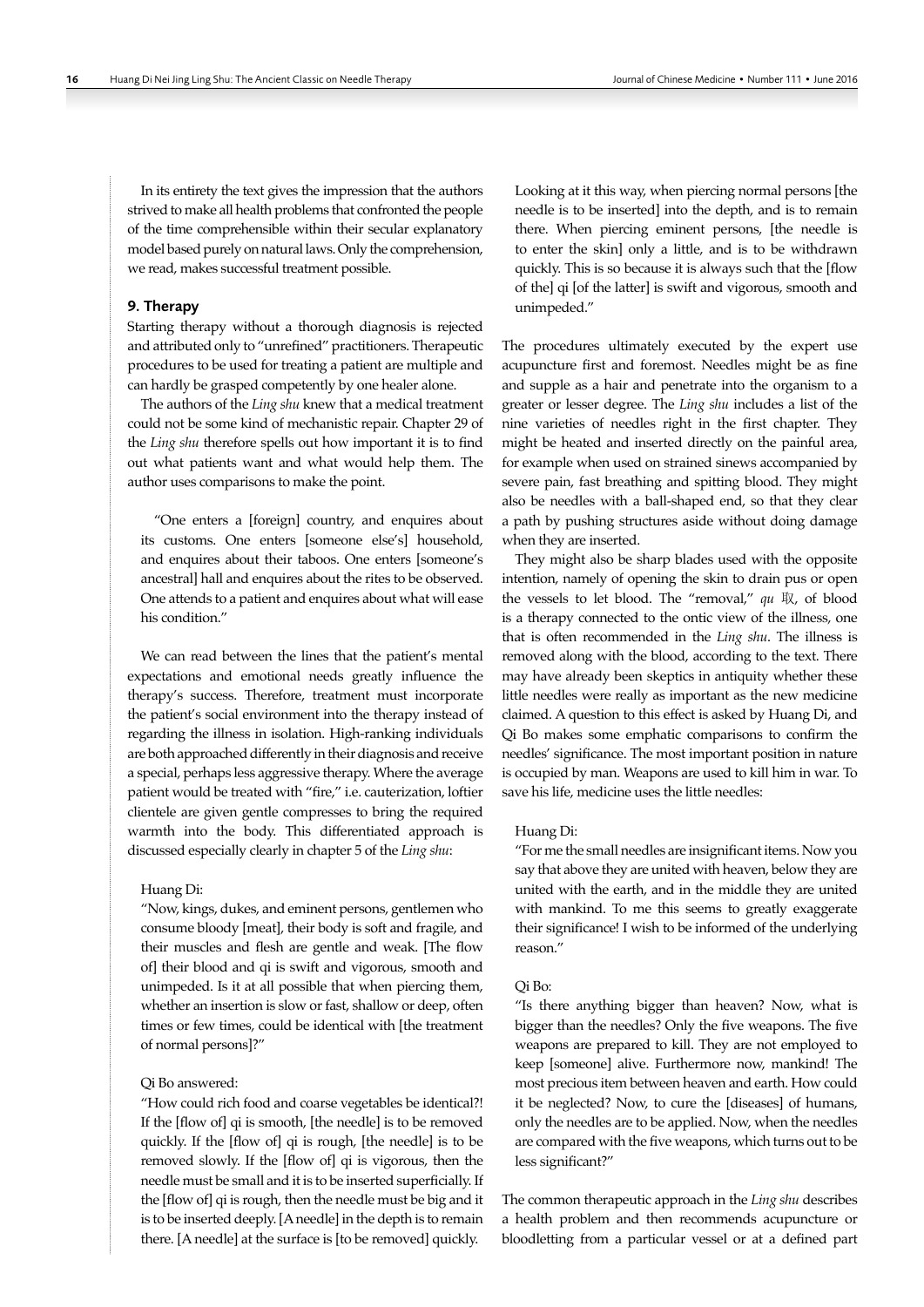of the body. The text makes no mention of who decided upon these recommendations or when they were made. The authors describe how something should be done but generally offer little hint of the thinking behind the therapy that has yielded the given instructions. A brief example from chapter 26 of the *Ling shu* illustrates this kind of information:

"Nosebleed. [To treat such a condition,] one chooses the hand major yang [conduit for piercing the needle]. If it does not end, one pierces below the wrist bones. If it does not end, one pierces the hollow of the knee and lets blood there."

Other instructions for therapy issue from a more detailed theoretical discourse, as an example from chapter 28 of the *Ling shu* shows:

#### Huang Di:

"When a person is mournful and weeps, which qi cause that?"

# Qi Bo:

"The heart is the ruler among the five long-term depots and six short-term repositories. The eyes are the location where the stem vessels come together. They are the path the liquids take when they ascend. Mouth and nose are the gateways of the qi.

The fact is: When someone is mournful and grievous, then his heart will be excited. When the heart is excited, then all the five long-term depots and six short-term repositories will sway. This swaying affects the stem vessels. When the stem vessels are affected, the pathways of the liquids will open. When the pathways of the liquids are open, tears will leave there. When the weeping does not end, then the liquids eventually will be exhausted. When the liquids are exhausted, the essence will no longer be moistened. When the essence is no longer moistened, then the eyes can no longer see. Hence that is called 'deprivation of the essence.' One supplements at the *tian zhu* [openings] on the conduits on both sides of the nape."

Explanations of what functions the individual conduits serve in the organism, which flows of blood and qi are normal and which are not, are found in a different part of the *Ling shu*. Not infrequently, Huang Di listens to the remarks of his instructor to then respond with essentially the same words – I have heard what you say, but I still do not know why that is so! – This is then often followed by a more detailed explanation. Studying these remarks helps the reader to better understand the theory behind the instructions for treatment.

Acupuncture and bloodletting are clearly the primary therapeutic recommendations in the *Ling shu*. The work is therefore considered the fundamental text on ancient Chinese acupuncture. It discusses the entire possible therapeutic spectrum of healing in terms of recommendations. Except for a handful of concrete recipes for preparing a medicine or compress, the text keeps to simply naming possible alternatives, of which the most detailed attention is devoted to cauterization. Massage and acupressure, medicines and compresses are referred to only a few times as sensible additions in cases when needling and bloodletting are too risky or ineffective. Chapter 19 discusses a veritable drainage to treat "water-illness" using a bamboo tube. In chapter 24 the reader learns how to fix a tapeworm in place in the intestine and then to kill it with a long needle. Apparently the authors of the *Ling shu* could assume that these kinds of procedures were familiar to readers. In chapter 26 three possible therapies for hiccups are listed which likewise require no theoretical background, being presented instead as the results of experience:

"Hiccup. One pierces a blade of grass into the [patient's] nose so that he sneezes. Once he sneezes the [hiccup] will end. Or he holds his breath and quickly moves his face upward. [The hiccup] will end immediately. Or one severely scares the [patient]. That, too, may end [the hiccup]."

Basically, the *Ling shu* is characterized by therapeutic optimism. Illnesses, as chapter one says, are like thorns, dirt stains, knots or closed places. The patient can thereby be cured just as thorns are pulled out, stains are washed away, knots untied and locks opened. Anyone who claims that a patient is incurable, no matter how long the illness has already lasted, is simply incompetent.

And yet there are limits. They are set not only by the recognition in the *Ling shu* that this or that illness is incurable. The limits of treatment are also explained using explicit references to the rich experience of past military strategies. An acute illness is like an army in the field approaching with banners flying and drums beating. Attacking here is inadvisable. In chapter 55, Bo Gao established the parallels to the treatment of sickness:

#### Bo Gao:

"In [the text] *Rules of the Military* it says: Do not confront those qi that come with a peng-peng [drum roll]. Do not attack battle troops approaching with loud drum rolls. In [the text] *Rules of Piercing* it says: Do not pierce a baking heat. Do not pierce a dripping sweat."

As one realizes from reading the *Ling shu*, a competent practitioner's knowledge has to be comprehensive.

# 10. About The Translation

This English edition of the *Ling shu* includes the original Chinese text, a complete English translation and annotations from selected Chinese commentaries that help to better understand the content and identify variations in the text as